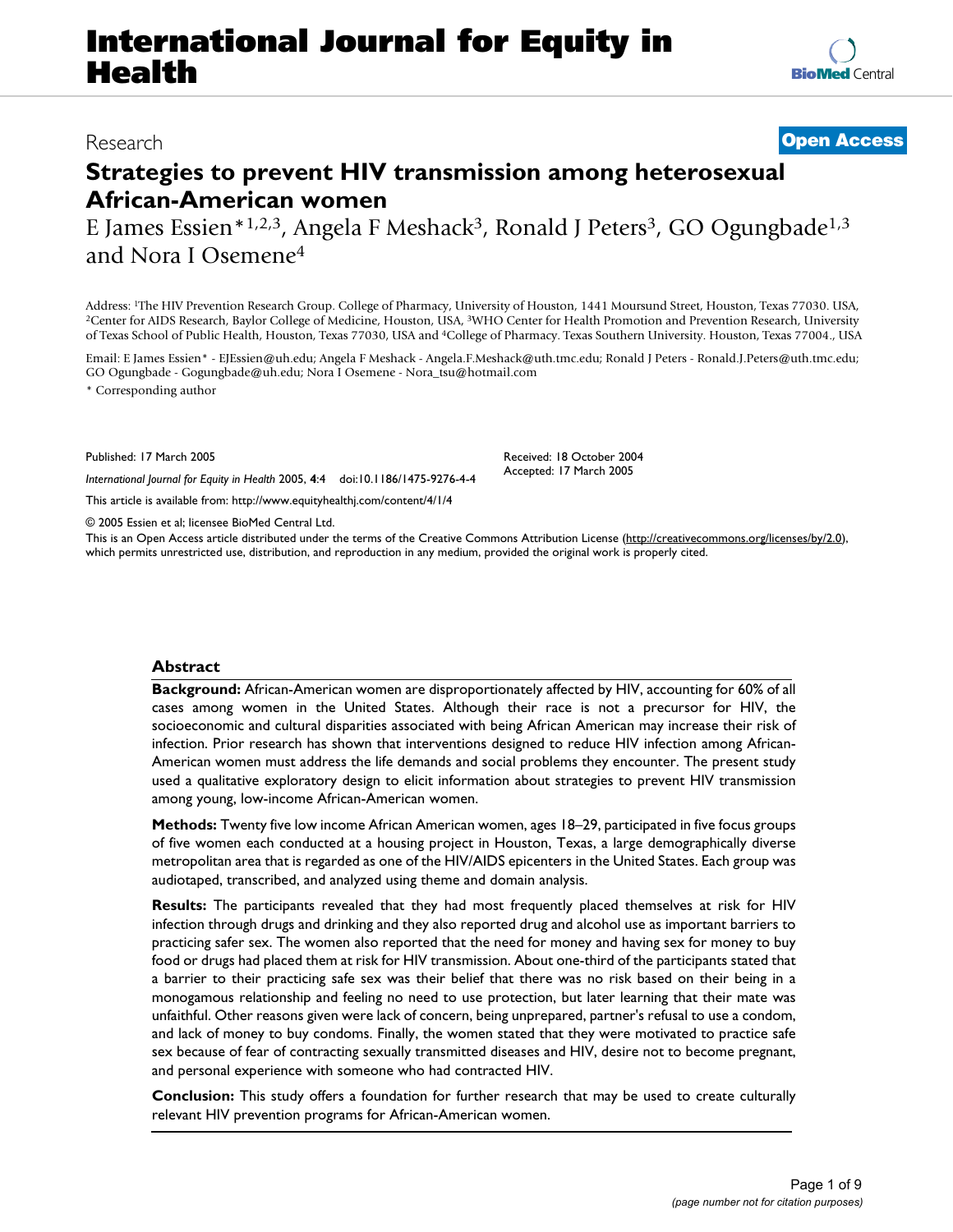#### **Background**

Despite the impressive strides that have been made by behavioral scientists in developing culturally sensitive HIV intervention programs for minority populations in the United States, HIV infection continues to be a major public health problem and is increasingly affecting minority populations, persons infected through heterosexual contact, the poor and women [1]. African-American women are one group disproportionately affected by HIV [1,2]. Although they constitute only 13% of the female population, they account for 68% of all HIV cases among women in the United States [3-5] and AIDS is the leading cause of death among African-American women, aged 25 to 44 years [4,6]. The rate of HIV infection among African-American women is estimated to be four times higher than the rate for Latinas and more than nineteen times higher than the rates for Anglo women [7]. The disproportionate rate is further amplified among African-American women who use drugs [2].

The main exposure categories for all women in the United States is heterosexual contact accounting for approximately 40% of all new AIDS cases among this group [2,5]. This is followed by injection drug use that constitutes 25% of all new cases of AIDS among women. Among African-American women, 42% of AIDS cases are attributed to personal injection drug use while 38% are attributable to heterosexual transmission [8]. These behaviors often occur within the same context. From 1995 to 1999, mortality from AIDS has decreased more among men than women and among Whites and people of higher income status. However, the percentage decrease during the same time period was lowest among African-American women and women from the south<sup>1</sup>, suggesting a need for an effective HIV prevention program for these women.

Aside from heterosexual contact and injection drug use, depression, physical and sexual abuse, and lack of condom negotiation skills are some of the psychosocial determinants of HIV risk behaviors among women [5]. Drug use, violence and depression have been described as a tripartite of risk factors that appear to have a profound influence on HIV risk and HIV infection among African-American women [8]. For example, crack cocaine use has had a devastating effect on the African-American community and appears to increase the likelihood of riskier sexual behavior as the amount of crack use increases [9]. In addition, conditions of poverty and homelessness are closely related to trading sex for drugs, a condition that affects many crack cocaine users and one that increases HIV risk [10].

While African-American women may not be placed at risk of HIV infection because of their race and ethnicity, St. Lawrence, Eldridge, Reitman, Little, Shelby, and Brasfield

[11] note that race and ethnicity may be a reflection of the socioeconomic and cultural disparities that are associated with HIV transmission. According to Sanders-Philips [12], an understanding of the socioeconomic dynamics of HIV transmission among African-American women and incorporating this information into HIV prevention programs could significantly enhance HIV prevention efforts for these women.

An array of socioeconomic and cultural factors exacerbate high-risk behaviors that place African-American women at risk for HIV infection [12,13], the most notable being the role of poverty. Although poverty in itself is not a precursor for HIV infection, several studies have established a direct link between low socioeconomic status and AIDS incidence [14-17]. For many African-American women, changing HIV-risk-related behavior is difficult because, daily, they deal with problems of poverty by engaging in sex for drug exchanges, prostitution, violence, and powerlessness in negotiating safer sex practices in relationships with African-American men [12,13]. It has been suggested that HIV risk-reduction programs for African-American women must address the life demands and social problems that these women face including poverty, alcohol and drug use, and other cultural and contextual issues that influence the role of women in safer sex decision making in the African-American community [11,18]. Research evidence has shown that for interventions to be effective among ethnic minority populations, they must be presented in a socio-cultural context as well as have gender specificity and a sound theoretical framework [19-21]. To date, only a limited number of studies have explored the impact of these variables on the decision to practice safe sex among African-American women, and the role that they play in developing culturally relevant HIV prevention interventions.

Individual and small group behavior change techniques have long been used in HIV prevention interventions for women and have resulted in increased condom use by inner-city women in primary health care settings, mental health clinics, and among women living in economically disadvantaged neighborhoods [4]. Community-level interventions have been used less frequently, yet they are needed to disseminate health promotion messages that influence individual behavior change and strengthen social norms to support and reinforce such change. Lauby and colleagues [4] reported that a two-year, large-scale community-based intervention significantly impacted partner communication about condom use and attempts to get a main partner to use condoms. Their research highlights the effectiveness of reaching large numbers of women and changing their condom-use behaviors regarding communication with a main sex partner. Safer sex requires both partners' consent and often the male in risky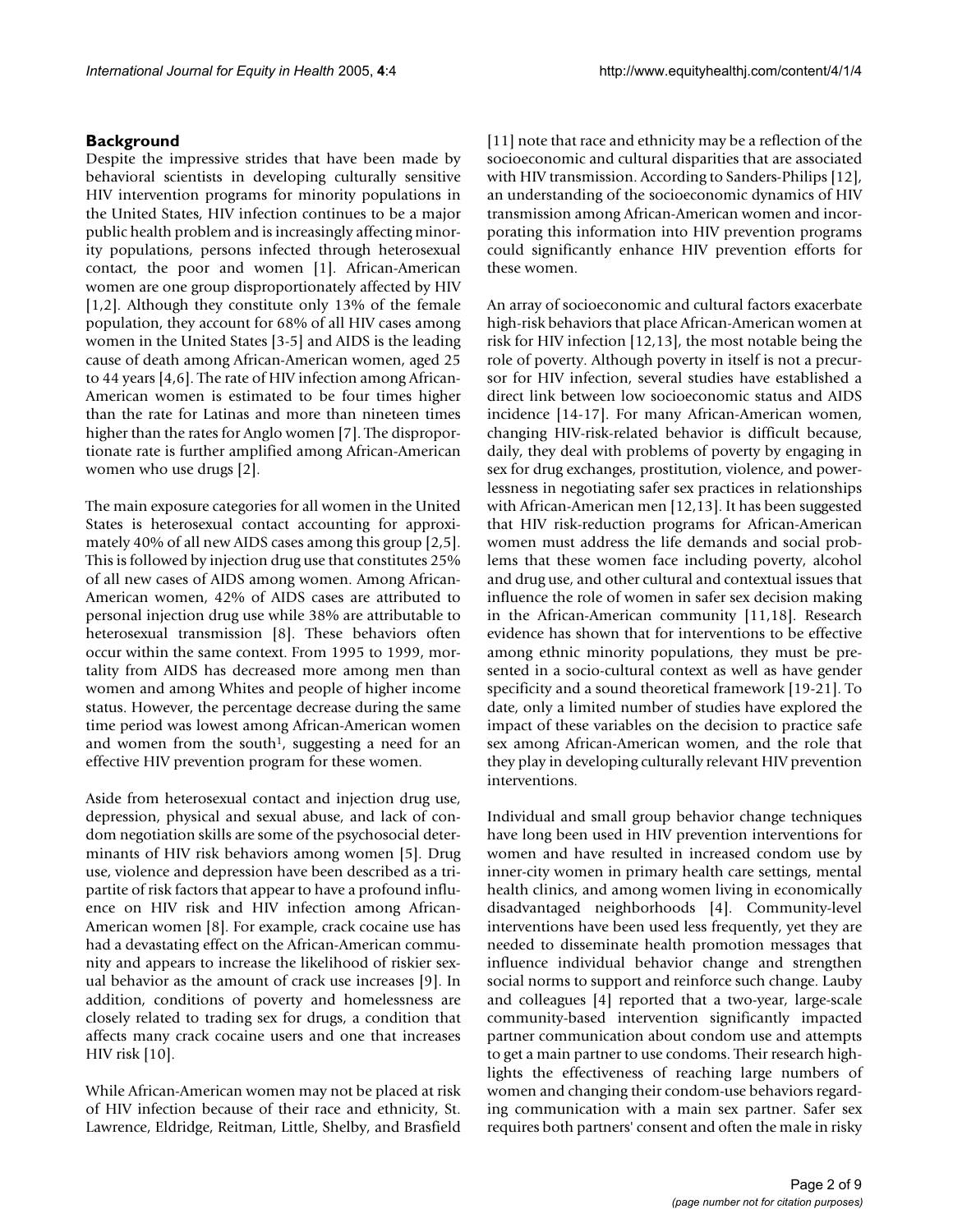sexual situations is resistant [2]. Theall, et al [5], examined the factors associated with HIV seropositivity among African-American women, aged 18 to 59 years, who were active crack cocaine users and/or injection drug users and found that an inability to say no to male sex partners was the strongest predictor of positive serostatus and as a result, skills building for negotiating and communicating safer sex practices is needed in prevention programs.

Several HIV interventions have been developed to promote condom use and enhance sexual communication skills among African American women. The most promising interventions have been programs that are based on social cognitive principles. However, Kalichman et al [21] notes that HIV prevention programs that are based on social cognitive principles and proven to be effective in the scientific literature have not been widely utilized in community settings because of their dependence on expert interventionists for implementation in face-to-face formats, making them difficult to transfer to communitybased organizations. In contrast, social cognitive theory principles applied to HIV prevention can be delivered effectively by videotapes and community-based organization personnel with minimal training in skills building techniques. The rationale for using videotapes as part of an HIV intervention delivery system is provided by the emerging literature which demonstrates the feasibility of this medium in changing high risk sexual behaviors [21,22].

Using constructs from social cognitive theory, the health belief model and theory of reasoned action, Roye & Hudson [22] conducted a study to assess the impact of a culturally appropriate videotape-based intervention on condom use among urban adolescent women who use contraception. The study showed that the videotape based intervention promoted favorable changes in sexual behaviors. Similarly, Kalichman et al [21] tested the efficacy of a culturally sensitive HIV prevention intervention for African-American women by randomly assigning African-American women to three intervention conditions: a single session public health service videotape intervention that provided HIV information delivered by two white women; a second videotape intervention that provided the same information but delivered by an African-American woman; and a third intervention module that was similar to the second but with the addition of culturally relevant materials. The women who received the intervention that used culturally relevant materials reported in follow-up assessments an increase in antibody testing and requests for condoms. Taken together, these studies demonstrate that culturally sensitive videotape-based HIV prevention interventions may be effective in changing high risk sexual behaviors.

The research presented here results from qualitative studies conducted among African-American women in Houston, Texas, to elicit information that could be used to develop an HIV prevention intervention for similar populations. The research had two overarching purposes: to examine the sociocultural contexts of sexual risk taking among African-American women and to determine how a videotape-based HIV prevention intervention could be tailored so that it is effective in preventing HIV transmission among African-American women.

### **Methods**

#### *Design*

This study utilized a qualitative exploratory design to elicit information about strategies for preventing HIV transmission among African-American women. Twenty five low income African-American women, aged 18–29, participated in five focus groups of five women each conducted at a housing project in Houston, Texas. Houston, Texas, a large demographically diverse metropolitan area, was selected as the study site because of its distinction as a leading HIV/AIDS epicenter in the United States [6]. The housing complex was targeted for convenience sampling and because it is located within the same predominantly low-income African-American community as the research institution. Approval for the study was obtained from the relevant university Committee for the Protection of Human Subjects.

#### *Procedure*

Focus group participants were recruited by displaying posters and flyers at strategic locations in the housing complex identified by the project manager. The flyer listed the study inclusion criteria: African-American heterosexual female, aged 18 to 29, self-reported unprotected vaginal intercourse with two or more partners or injection drug using partner in the last six months, or having been diagnosed or treated for a sexually transmitted disease in the past year. The flyer listed a university telephone number that prospective participants could call to obtain additional information about the study and/or to schedule their participation in a group. A trained research assistant confirmed the caller's eligibility. The study participants were recruited using a convenience sampling approach and study participants encouraged their friends to enroll in the study. Of the 89 prospective participants who contacted the university, 42 agreed to participate. Of that number, seventeen individuals did not appear on the scheduled day and thus 25 individuals formed the study sample. The groups were conducted at the housing project's clubhouse by a facilitator, slightly older than the target group, trained in focus group methodology and having approximately seven years' experience conducting groups with low-income African-American women. The facilitator was assisted by a trained research assistant who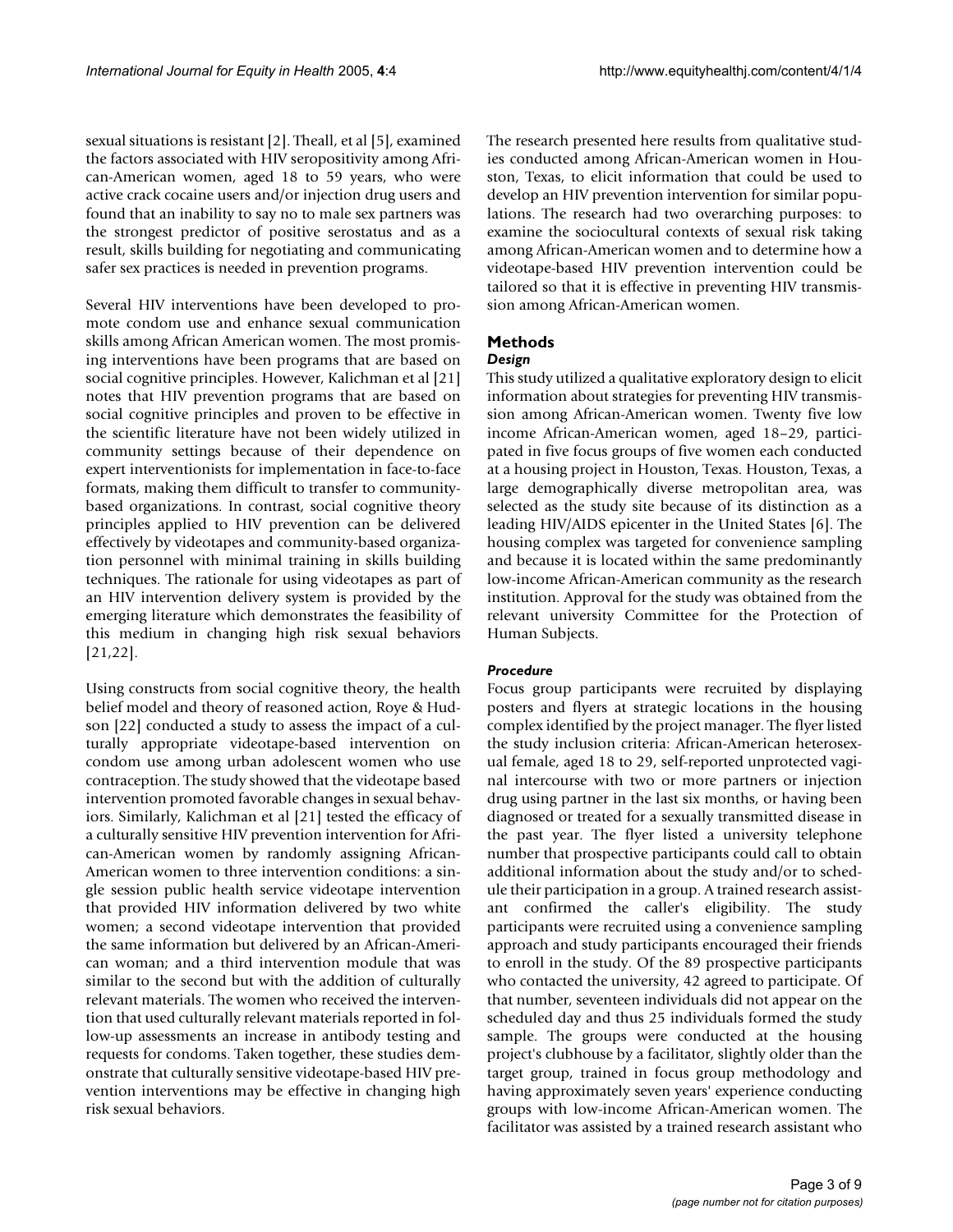took notes to ensure that pertinent information not captured by the audiotape was obtained and to record major points and items discussed.

Participants were told that their involvement would help researchers and clinicians to learn about what they feel is important and better ways of helping the African-American community to combat HIV and AIDS. They were informed that their involvement was voluntary, that they could refuse to answer any question, and that they could cease participation at any time without penalty. Agreement was also obtained to audiotape the session. Prior to the start of each group, active written informed consent was obtained from each participant. The facilitator discussed with participants the issue of confidentiality of the information discussed at the meeting. Because some of the women were familiar with one another as a result of residency within the same housing complex, the facilitator ensured that all women were aware that what was discussed during the session should not leave the session at its conclusion. They were advised that they would receive a \$25 mall gift certificate and condoms as incentives for their participation. Respondents were also advised that the tapes, which were anonymous, would be destroyed following transcription and checking. All questions as well as the informed consent were provided in English.

#### *Data Collection*

Semi-structured and open-ended questions were used to elicit information from the participants based on our research interest in determining perceptions of AIDS as a threat to African-American communities, barriers and facilitators to safer sex practices, characteristics of past situations which have placed persons at risk for HIV infection, the role of alcohol and drugs in creating high-risk sexual situations, suggestions on ways to enhance the saliency of AIDS in the African-American community and on how HIV intervention videotapes could be produced to achieve maximum levels of interest [See Table 1].

Focus group questions were generated in three stages. The first involved conducting interviews with six key informants [four public health researchers, one pharmacist, and one nurse experienced in HIV/AIDS prevention among African Americans] to generate working hypotheses on facilitators and barriers to HIV prevention and program messages and methods. The hypotheses formulated were then tested in interviews with women similar to members of the target population to reshape the hypotheses and continued until no new information emerged. The resulting hypotheses were used to generate questions that were then field tested with members of the target population. At the end of the first group, additional changes were made as needed to the way in which questions were asked

#### **Table 1: Focus group guide questions**

1. Do you perceive AIDS as a threat to the African American community and why?

2. What are the perceived roles of women in heterosexual relationships in the African American community?

3. What are the expectations for personal and sexual responsibilities for contraception and sexually transmitted diseases prevention among African American women?

4. What situations have placed you at risk for HIV infection in the past?

5 How have alcohol and drug use placed you at risk of HIV infection?

6. What are the things that motivate you to practice safe sex?

7. What are the things or barriers that prevent you from practicing safe sex

8. Why do you think that AIDS is spreading so rapidly in the African American community?

9. What information do you think we need to include in a videotape developed to train African Americans about HIV prevention that will encourage them to watch the videotapes?

10. Do you have any other suggestions on how AIDS can be prevented in the African American community?

11. What can we do to get people to sign up for focus groups such as this one and also get them to participate in HIV/AIDS training programs?

12. What can we do to make these training programs most useful to you?

not to elicit different information, but rather to add clarity for the participants.

The resulting focus group interviews from which this research is reported were conducted using a guide consisting of a written list of questions and probes. McCracken [23] has highlighted the advantages of utilizing such a guide including to ensure that all areas of interest are covered and to focus the researcher's attention on listening to the informants, thereby enabling a better understanding of their lines of thought and possibly, unanticipated explanations of the concepts. The duration of each group was about two hours. The focus groups were transcribed at the completion of all groups. Because the questions were carefully crafted and the purpose of the groups was to promote self-disclosure and to generate ideas and perceptions about HIV/AIDS in the African-American community, any idea that emerged was considered valid and not subject to verification by the research team.

#### *Data analysis*

Data analysis was performed according to the standard grounded theory approach of Glaser and Strauss [24]. The relatively unclear understanding of the sociocultural contexts of HIV sexual risk taking among African-American women made a qualitative analysis particularly useful. Codes and categories were developed by doing a line-byline analysis of the participants' transcripts [25] and identifying the emerging themes. The thematic concepts repre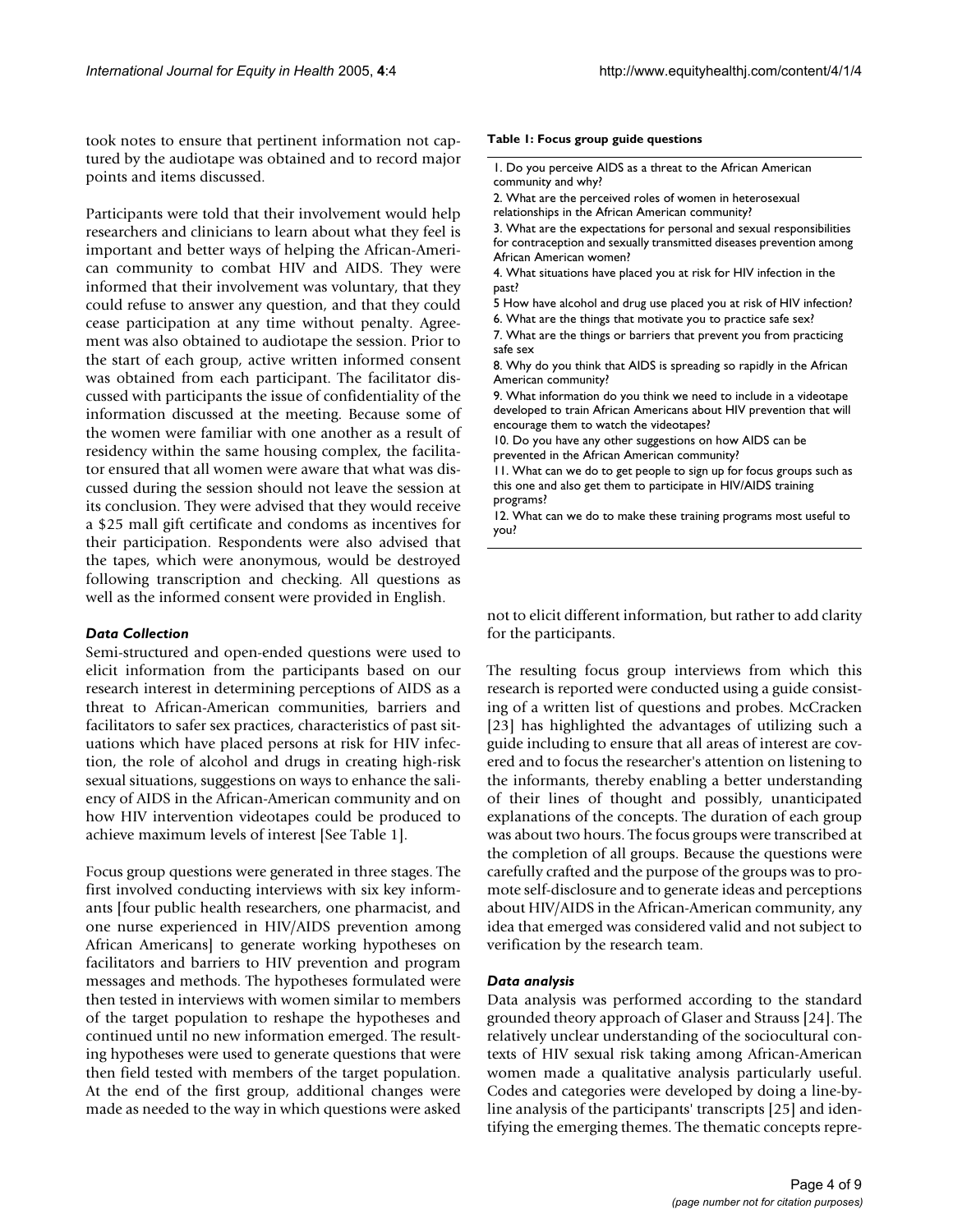senting ideas expressed by a majority of the members of three or more focus groups were characterized as a domain and are reported below.

#### **Results**

#### *Study participants*

The study sample consisted of 25 women, ages 18 to 29. The mean age was 24 years. Among the 25 women in the sample, two had completed some post-secondary education and the remainder had completed eighth or ninth grade. Twenty of the women were unemployed and most of these women identified themselves as homemakers. Of the remaining five, the most frequently cited source of employment  $[n = 4]$  was the medical field [nursing or medical assistant]. Two identified themselves as HIV positive. None of the respondents had health insurance. The names used for the quotes given in this report are pseudonyms.

#### *Risk situations for HIV transmission*

The situational determinants of HIV risk taking and their impact on HIV/AIDS prevention behaviors and education programs were examined. The rate of HIV infection and AIDS is higher among African-American women in Houston and nationally [6] and African-American women are among the poorest of racial/ethnic minorities [26]. Although poverty itself is not a precursor for HIV infection, it does lead to several psychosocial factors that may place African-American women at higher risk for infection. The present population revealed that they had most frequently placed themselves at risk for HIV infection through drugs and drinking and they also reported drug and alcohol use as important barriers to practicing safer sex. Although these behaviors may not be directly linked to poverty, it is reported that people who are oppressed will often turn to substances as a way of coping with daily life [27]. The women also reported that the need for money and having sex for money to buy food or drugs had placed them at risk for HIV transmission.

Comprehension of the situations explicated by lowincome African-American women that place them at risk for HIV is of critical importance when developing programs that address HIV risk reduction. Most women had placed themselves at risk of transmission through drug use or needle sharing and having unprotected sex. The sexual activity took place in some instances in exchange for drugs or money and to purchase basic necessities such as food for their children. Other women stated that they had been placed at risk of HIV transmission because they believed they were in monogamous relationships but later learned their partners had been unfaithful.

Edith, a 27 year old volunteer, described the situations that have placed her at risk for HIV in the past year:

When you are on drugs and then you are drinking, it impairs your senses and you don't use common sense or knowledge of what you are doing. You just get caught up in the moment.

Mary, a 26 year old homemaker explains:

Having sex period is a risk. When you can't feed your kids and you need money. When you go sleep around and have sex and they're not using condoms. Cause some of them say they don't use them and some of them say they don't want to use them. They have all kinds of excuses not to use them.

Celia, a 25 year old medical worker, described how she was placed at risk of HIV infection:

I married a man, not really knowing him, and he was sleeping with a lot of women, and sleeping with me unprotected. Yeah, right after we got married, he told me he wasn't going to cheat on me no more and when I found out some of the women he was cheating on me with, I knew that they always stay at the doctor cause something always be wrong with them. I was pregnant and hoping that nothing was wrong with me.

Related to risk for HIV, the participants were asked to discuss why HIV is so prevalent within their [the African-American] community. Unprotected sex, lack of awareness, lack of medical access, and early sexual initiation were most frequently mentioned. When asked why HIV is spreading so rapidly in the African-American community, unprotected sex was stated most often. Lack of knowledge or awareness about prevention was also frequently stated. However, drug use was not highly ranked and was infrequently stated compared to women's beliefs that lack of access to medical care and non-priority of health as well as early sexual initiation and feelings of invincibility among young people were more significant contributors to HIV's rapid spread among African Americans.

Betty, a 25 year old homemaker said:

I think it's spreading around so fast because people that have AIDS just constantly have sex and they pass it on and pass it on and pass it on.

Celia expressed her agreement and added:

Everybody's sleeping with everybody. The women are sleeping with women; the men are sleeping with men and then they sleeping with each other. Ménage á trios or threesomes, foursomes, they popping Ecstasy pills, just partying hard, they smoking marijuana, they speed balling, they taking downers, handlebars. Uh, I don't know,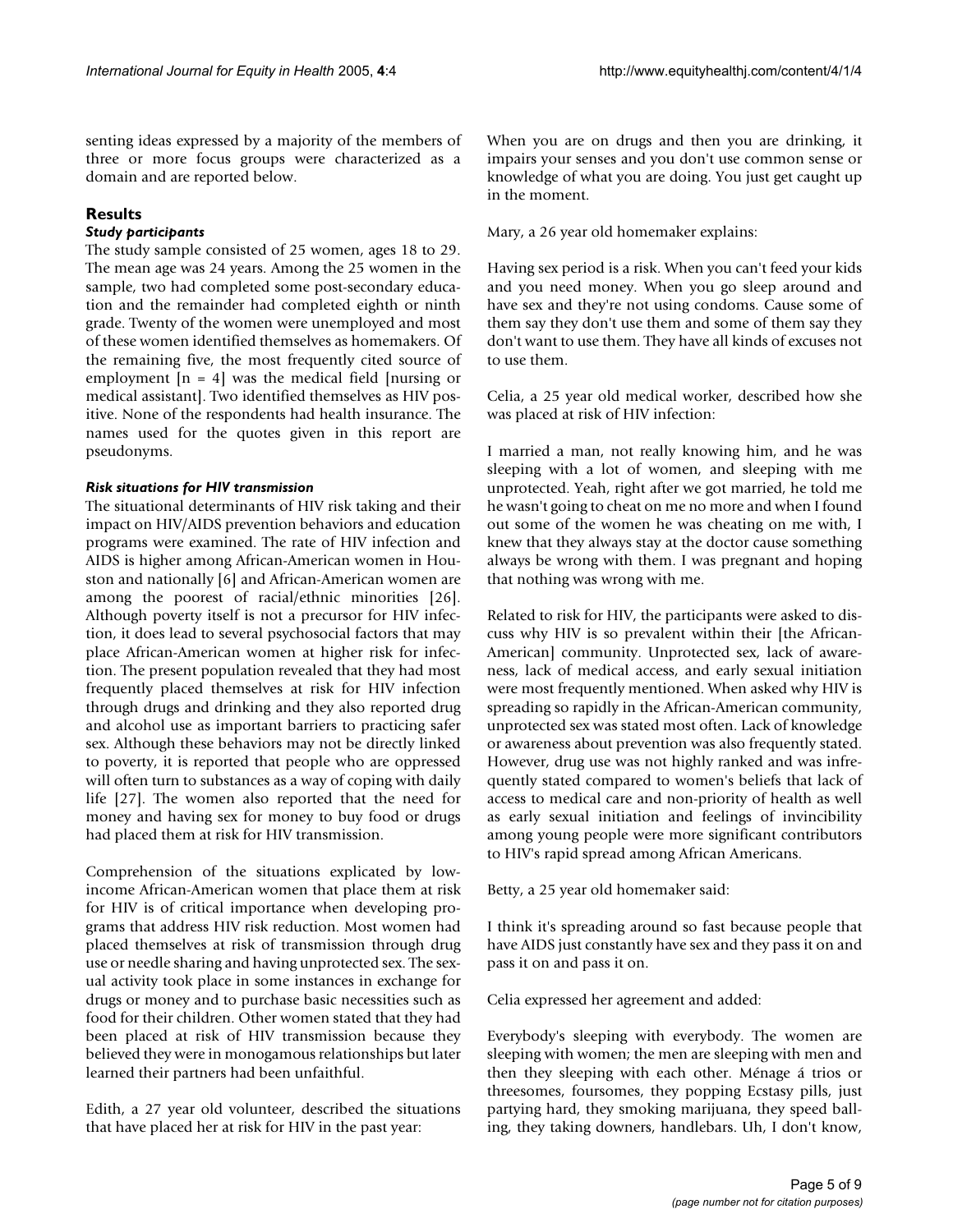just really not caring and so they're not even going to the doctor to see if anything is wrong with them. They're just continually sleeping and not stopping to take care of their own bodies, to make sure that they are okay.

Kelli, a 24 year old operator stated:

Well, first of all because we're uneducated. And we're just unconcerned. Like they say, you have to do what you have to do to get what you need, and if it's one of them five minute things, they ain't thinking about no condom.

Kim, a 24 year old cashier said:

I don't know – people feel like they can't get it. Maybe they feel like it just can't get to them. They feel like it can get to other people, but it can't get to them.

Although the women related their individual risk for HIV infection to drugs and alcohol, they did not associate drug and alcohol use with the rapid spread of HIV within the overall African-American community.

#### *Barriers to safe sex practices*

When asked to name situations that have prevented them from protecting themselves against HIV infection, the reasons given were much the same as when they were asked about situations that have placed them at risk for HIV infection. About one-third of the women named drug and alcohol use as responsible for them not taking needed precautions. Surprisingly, about one-third of women stated that their barrier was their belief that there was no risk based on their being in a monogamous relationship and feeling no need to use protection, but later learning that their mate was unfaithful. Other reasons given were lack of concern, being unprepared, partner's refusal to use a condom, and lack of money to buy condoms.

Chaka discussed how drug and alcohol use were barriers to safe sex practices for her:

Working in the club, you drink and if you intensify that with drugs, you don't' know who you're going home with. You don't know who been to your house and what they have done to you on account of you being high, on account of you being drunk or you done overindulged in either or and it's just not a good feeling.

Charlie stated that she was placed at risk of contracting HIV by her spouse:

I married a man not really knowing him and he was sleeping with a lot of women and then sleeping with me unprotected.

Vicki, an 18 year old high school student said:

Like I said, not having the money to go and buy the protection. That's going to prevent you from preventing it.

In this culture, particularly among poorer uneducated women, men may play a more domineering role over women [28]. There is also a misconception among African-American men and some women that condom use reduces the sensation produced during sexual intercourse [29]. Some of the women in this group reported that their partners had refused to use a condom.

#### *Facilitators to safe sex practices*

The women were motivated to practice safe sex because of fear of contracting sexually transmitted diseases and HIV, desire not to become pregnant, and personal experience with someone who had contracted HIV. Over one-third of women acknowledged that fear of contracting sexually transmitted infections including hepatitis and HIV motivated them to practice safe sex. A participant stated:

Every disease that's in the book that's not curable is enough to scare my clothes on.

Mary said:

Syphilis, gonorrhea, HIV, herpes; that ought to want to motivate anybody to practice safe sex.

Other women said that their desire not to become pregnant motivated them to practice safe sex. Sally was motivated by the need to care for her children.

She stated:

Because I have three children and I don't plan on dying until the Lord takes me.

A smaller number of women declared that they were motivated to practice safe sex because they had seen, first hand, the effects of HIV.

Kim said:

Things that motivate me – you see somebody outside on the streets and you see them with it and you see the effect that it's had on them and you look at them and you say that's something that you don't want to do so it motivates you to practice safe sex.

#### *Intervention components*

When asked to describe what should be included in a videotape aimed at prevention of HIV within the African-American community, the most prevalent response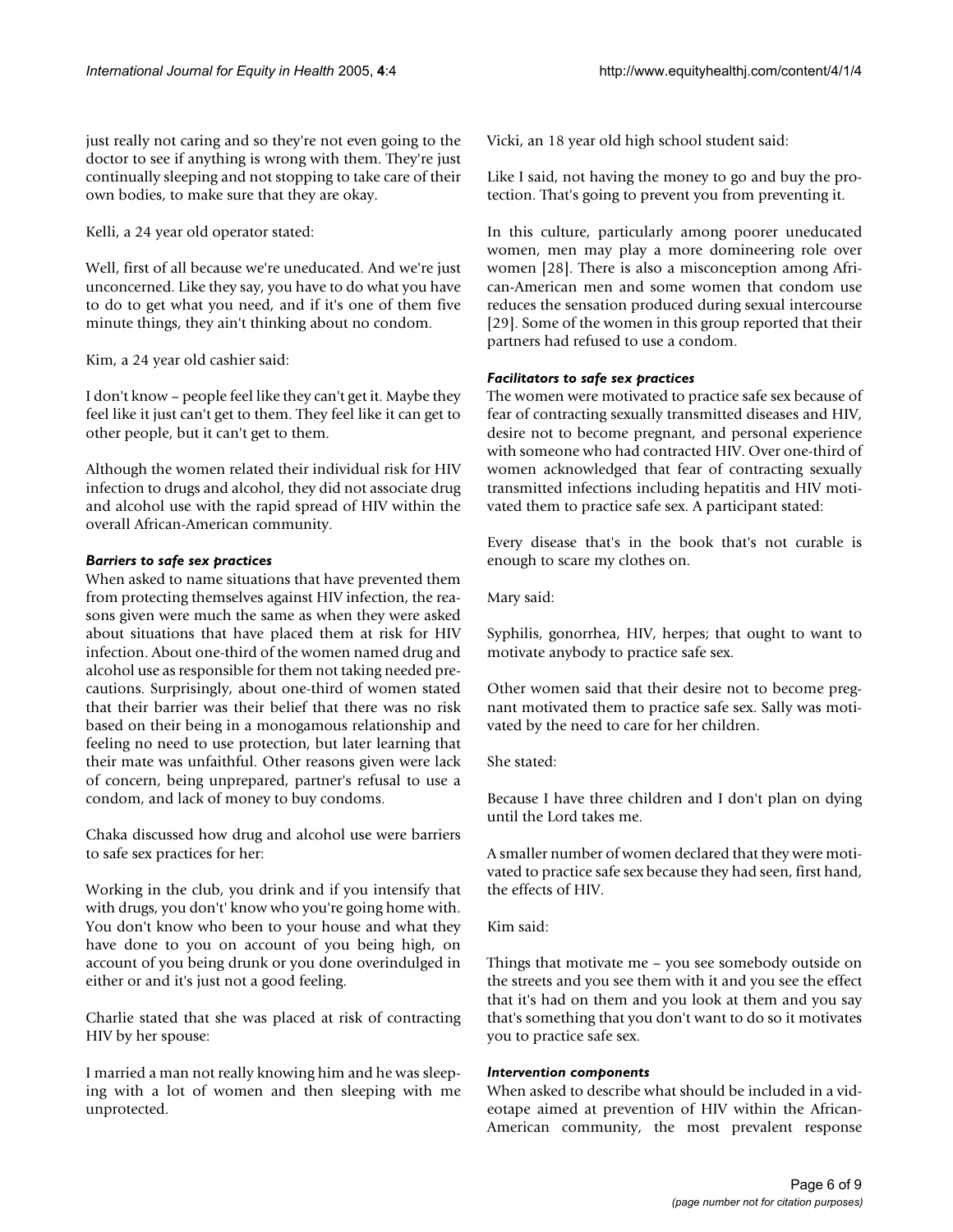among participants was to include personal experiences of people affected by HIV and AIDS. They believed that testimonials from those infected with HIV and sensational footage of the ravaging effects HIV and AIDS have on the human body would be most effective. To create a video that addresses HIV prevention, over half of the participants recommended sensationalism to garner the audience's attention. The purpose of the video would be to show the illness, pain, rejection, medication regimen, and years of life lost among those infected.

Fonda, a 24 year old GED preparer with 2 years of college said:

To make them watch it, show the blood, the guts, the pus, the sores, the relationships...

#### Sally said:

Show them how the body deteriorates from having AIDS. Show them everything else in the world that they are going to miss out on if they don't take care of themselves.

#### Another participant said:

You need to let them see how these people are just in so much pain and rejection, and not having the finances and things. In order to live like the guy that's an athlete [Magic Johnson], you know to live by the medication, how people are going to other places to get it.

A variety of other suggestions were given including the use of popular culture in the forms of rap and gospel music videos, productions and concerts and creating a Surgeon General's warning against unsafe sex [much like what has been done with tobacco],. Ceah, a 25 year old health care worker said:

Drum them in any way you can. If they like rap, rap it to them. If they like gospel, you sing it to them. If prayer is what it takes, you pray it to them. By any means necessary, you get your message across. Try all ways.

Other recommendations included developing a video in the form of a comedy-drama or a cartoon or using a campaign similar to the one utilized by Mothers Against Drunk Driving in which a person pre-HIV is shown followed by the person who has become ill post-HIV infection.

The participants also offered suggestions for recruiting African Americans into prevention programs where the videotape could be shown. The majority of women suggested the use of financial incentives including air conditioning units, fans, food, and amusement park tickets. The women recommended recruiting participants within the communities in which they live, going door-to-door if needed, and having such programs take place in community settings, such as schools and neighborhood centers. Other suggestions included having family friendly events that men would want to attend, thus ensuring women and children will follow.

Fonda believed that you have to give something to get people to participate. She said:

You know, people want something for something; nobody wants nothing for nothing. Nothing is free in this world.

Shirley, a GED student suggested community involvement:

Fundraisers, cooking things, get the community involved with you as the person that wants to get these things started. Once you get these things started, once you get the community, you got it.

Nilene suggested:

Just get it [word] out, it has to be let out in some kind of way, as far as radio stations, TVs, billboards. People in the communities, the main office, the campus, I mean everywhere, it has to be everywhere. It can't be in one spot, it has to come out, go out.

Veronica, a 25 year old youth coordinator with one year of college says:

If you get the men there, the women will come. A basketball tournament, yes, they like basketball and once you get the men there, the women are gonna come. Seriously, it's bad to say it like that but you're giving something. It's a sex symbol, yes, you understand what I'm saying, but it's a way to get them out there.

#### **Conclusion**

Prior research has indicated the need to develop HIV intervention programs that target the socioeconomic contexts of women at risk for infection including cognitive or social cognitive, educational and/or skills building content-specific components. Women in the present study recommended that HIV/AIDS videotaped messages should be developed that highlight the sensational effects of the disease. Contrary to research indicating this method does not work [30-32] and based on the results of the research presented here, it may be worthwhile to field test a videotape that features HIV-positive people with groups of African Americans to evaluate the utility of such a teaching tool as they may have an essential role to play in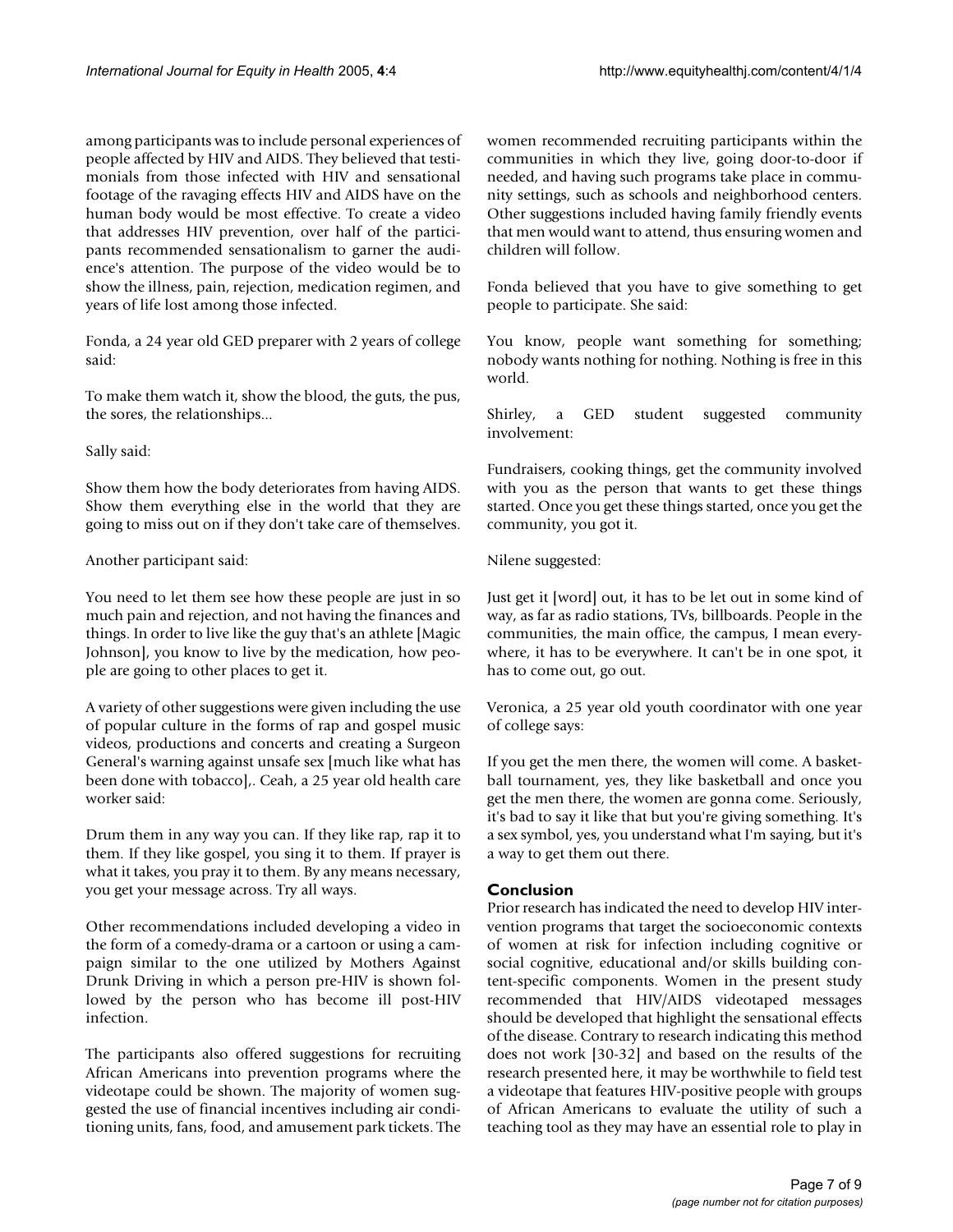AIDS prevention. Similar to our findings with African American men [33], the participants also recommended free, confidential testing in a community-based setting with the provision of incentives for testing and participation, findings that offer a first glimpse at what researchers and practitioners can do to create culturally relevant HIV prevention programs for African-American women. Although the findings are limited due to the small sample size, the use of convenience sampling and the location in the southern part of the United States, this research may provide a base for conducting larger studies among lowincome African-American women. Before programs are developed, the barriers poor African-American women face on a daily basis should be addressed. Programs are not only needed to help negotiate these barriers, the barriers should also be included in program development. This may necessitate the involvement of various social service agencies as well as health educators and nursing and medical professionals. The women also need skills training to enhance their abilities to negotiate safer sex practices with their partners. If the tide of HIV and AIDS infection among African Americans is to be reduced, programs must incorporate culturally relevant contextual information presented to the target audience in a setting and in a manner that addresses their norms and beliefs and provides them the knowledge and skills needed to make correct decisions2.

Health professionals may wish to learn more about the barriers these women face and work with social service providers to address the issues most salient to the women before developing patient education materials for HIV/ AIDS prevention. Methods that appeal to the target audience should be devised but nursing professionals should remember that low-income African-American women are a heterogeneous group. Interventions such as videotapes should be developed to have a wide appeal yet have contextual, cultural, and gender specificity and it is important to remember that it is best to educate women within a community-based setting. Resources are needed to identify, recruit and retain African American women into HIV intervention programs.

#### **Competing interests**

The author(s) declare that they have no competing interests.

#### **Contributors**

EJE, AFM and GOO conceived and designed the study. EJE, AFM, RJP jointly planned and executed the data analyses. EJE wrote the paper with assistance from AFM, RJP, GOO and NIO.

#### **Acknowledgements**

National Institute of Mental Health (NIMH) grant number R01 MH062960- 03 supported this research.

#### **References**

- 1. Karon J, Fleming P, Steketee RW, DeCock K: **[HIV in the United](http://www.ncbi.nlm.nih.gov/entrez/query.fcgi?cmd=Retrieve&db=PubMed&dopt=Abstract&list_uids=11441732) [States at the turn of the century: an epidemic in transition.](http://www.ncbi.nlm.nih.gov/entrez/query.fcgi?cmd=Retrieve&db=PubMed&dopt=Abstract&list_uids=11441732)** *Am J Public Health* 2001, **91(7):**1060-8.
- 2. Sterk CE, Theall KP, Elifson KW: **[Effectiveness of a risk reduction](http://www.ncbi.nlm.nih.gov/entrez/query.fcgi?cmd=Retrieve&db=PubMed&dopt=Abstract&list_uids=12627741) [intervention among African American women who use](http://www.ncbi.nlm.nih.gov/entrez/query.fcgi?cmd=Retrieve&db=PubMed&dopt=Abstract&list_uids=12627741) [crack cocaine.](http://www.ncbi.nlm.nih.gov/entrez/query.fcgi?cmd=Retrieve&db=PubMed&dopt=Abstract&list_uids=12627741)** *AIDS Educ Prev* 2003, **15(1):**15-32.
- 3. Williams PB, Ekundayo O, Udezulu IE, Omishakin AM: **[An ethnically](http://www.ncbi.nlm.nih.gov/entrez/query.fcgi?cmd=Retrieve&db=PubMed&dopt=Abstract&list_uids=12802116) [sensitive and gender-specific HIV/AIDS assessment of Afri](http://www.ncbi.nlm.nih.gov/entrez/query.fcgi?cmd=Retrieve&db=PubMed&dopt=Abstract&list_uids=12802116)can-American women: a comparative study of urban and [rural American communities.](http://www.ncbi.nlm.nih.gov/entrez/query.fcgi?cmd=Retrieve&db=PubMed&dopt=Abstract&list_uids=12802116)** *Fam Community Health* 2003, **26(2):**108-23.
- 4. Lauby JL, Smith PJ, Stark M, Person B, Adams J: **[A community-level](http://www.ncbi.nlm.nih.gov/entrez/query.fcgi?cmd=Retrieve&db=PubMed&dopt=Abstract&list_uids=10667182) [HIV prevention intervention for inner-city women: results of](http://www.ncbi.nlm.nih.gov/entrez/query.fcgi?cmd=Retrieve&db=PubMed&dopt=Abstract&list_uids=10667182) [the women and infants demonstration project.](http://www.ncbi.nlm.nih.gov/entrez/query.fcgi?cmd=Retrieve&db=PubMed&dopt=Abstract&list_uids=10667182)** *Am J Public Health* 2000, **90(2):**216-222.
- 5. Theall JP, Sterk CD, Elifson KW, Kidder D: **[Factors associated](http://www.ncbi.nlm.nih.gov/entrez/query.fcgi?cmd=Retrieve&db=PubMed&dopt=Abstract&list_uids=12941854) [with positive HIV serostatus among women who use drugs:](http://www.ncbi.nlm.nih.gov/entrez/query.fcgi?cmd=Retrieve&db=PubMed&dopt=Abstract&list_uids=12941854) [continued evidence for expanding factors of influence.](http://www.ncbi.nlm.nih.gov/entrez/query.fcgi?cmd=Retrieve&db=PubMed&dopt=Abstract&list_uids=12941854)** *Public Health Rep* 2003, **118(5):**415-24.
- 6. Centers for Disease Control and Prevention: **HIV/AIDS Surveillance Report, 2003.** 2004, **15:**1-46 [\[http://www.cdc.gov/hiv/stats/](http://www.cdc.gov/hiv/stats/2003surveillancereport.pdf) [2003surveillancereport.pdf\]](http://www.cdc.gov/hiv/stats/2003surveillancereport.pdf). Atlanta: US Department of Health and Human Services, CDC Accessed March 9, 2005
- 7. Centers for Disease Control and Prevention: **Diagnosis of HIV/ AIDS – 32 states, 2000–2003.** *MMWR* 2004, **53:**1106-1110 [[http:/](http://www.cdc.gov/mmwr/preview/mmwrhtml/mm5347a3.htm) [/www.cdc.gov/mmwr/preview/mmwrhtml/mm5347a3.htm\]](http://www.cdc.gov/mmwr/preview/mmwrhtml/mm5347a3.htm). Accessed March 16, 2005
- 8. Johnson SD, Cunningham-Williams RM, Cottler LB: **A tripartite of HIV-risk for African American women: the intersection of drug use, violence, and depression.** *Drug Alcohol Depend* **70(2):**169-75. 2003 May 21
- Wechsberg WM, Lam WK, Zule W, Hall G, Middlesteadt R, Edwards J: **[Violence, homelessness, and HIV risk among crack-using](http://www.ncbi.nlm.nih.gov/entrez/query.fcgi?cmd=Retrieve&db=PubMed&dopt=Abstract&list_uids=12747401) [African-American women.](http://www.ncbi.nlm.nih.gov/entrez/query.fcgi?cmd=Retrieve&db=PubMed&dopt=Abstract&list_uids=12747401)** *Subst Use Misuse* 2003, **38(3– 6):**669-700.
- 10. Elwood WN, Williams ML, Bell DC, Richard AJ: **[Powerlessness and](http://www.ncbi.nlm.nih.gov/entrez/query.fcgi?cmd=Retrieve&db=PubMed&dopt=Abstract&list_uids=9290833) [HIV prevention among people who trade sex for drugs](http://www.ncbi.nlm.nih.gov/entrez/query.fcgi?cmd=Retrieve&db=PubMed&dopt=Abstract&list_uids=9290833) [\('strawberries'\).](http://www.ncbi.nlm.nih.gov/entrez/query.fcgi?cmd=Retrieve&db=PubMed&dopt=Abstract&list_uids=9290833)** *AIDS Care* 1997, **9(3):**273-84.
- 11. St Lawrence J, Eldridge GD, Reitman D, Little CE, Shelby MC, Brasfield T: **[Factors influencing condom use among African-](http://www.ncbi.nlm.nih.gov/entrez/query.fcgi?cmd=Retrieve&db=PubMed&dopt=Abstract&list_uids=9574496)[American women: implications for risk reduction](http://www.ncbi.nlm.nih.gov/entrez/query.fcgi?cmd=Retrieve&db=PubMed&dopt=Abstract&list_uids=9574496) [interventions.](http://www.ncbi.nlm.nih.gov/entrez/query.fcgi?cmd=Retrieve&db=PubMed&dopt=Abstract&list_uids=9574496)** *Am J Community Psychol* 1998, **26(1):**7-28.
- 12. Sanders-Philips K: **[Factors influencing HIV/AIDS in women of](http://www.ncbi.nlm.nih.gov/entrez/query.fcgi?cmd=Retrieve&db=PubMed&dopt=Abstract&list_uids=12435839) [color.](http://www.ncbi.nlm.nih.gov/entrez/query.fcgi?cmd=Retrieve&db=PubMed&dopt=Abstract&list_uids=12435839)** *Public Health Rep* 2002, **117(Suppl 1):**S151-6.
- 13. Jemmott LS, Catan V, Nyamathi A, Anastasia J: **African American Women and HIV Risk Reduction Issues.** In *Women at risk: Issues in the primary prevention of AIDS* Edited by: O'Leary A, Jemmott LS. New York: Plenum Press:131-152.
- 14. Diaz T, Chu S, Buehler |: Socioeconomic differences among **people with AIDS: results from a multistate surveillance project.** *Am JPrev Med* 1994, **10(4):**217-22.
- 15. El-Bassel N, Witte SS, Wada T, Gilbert l, Wallace J: **[Correlates of](http://www.ncbi.nlm.nih.gov/entrez/query.fcgi?cmd=Retrieve&db=PubMed&dopt=Abstract&list_uids=11177587) [partner violence among female street-based sex workers:](http://www.ncbi.nlm.nih.gov/entrez/query.fcgi?cmd=Retrieve&db=PubMed&dopt=Abstract&list_uids=11177587) substance abuse, history of childhood abuse, and HIV risks.** *AIDS Patient Care STDs* 2001, **15(1):**41-51.
- 16. Hargreaves JR: **[Socioeconomic status and risk of HIV infection](http://www.ncbi.nlm.nih.gov/entrez/query.fcgi?cmd=Retrieve&db=PubMed&dopt=Abstract&list_uids=12225512) [in an urban population in Kenya.](http://www.ncbi.nlm.nih.gov/entrez/query.fcgi?cmd=Retrieve&db=PubMed&dopt=Abstract&list_uids=12225512)** *Trop Med Int Health* 2002, **7(9):**793-802.
- 17. Solorio MR, Asch SM, Globe D, Cunningham WE: **[The association](http://www.ncbi.nlm.nih.gov/entrez/query.fcgi?cmd=Retrieve&db=PubMed&dopt=Abstract&list_uids=12126284) [of access to medical care with regular source of care and](http://www.ncbi.nlm.nih.gov/entrez/query.fcgi?cmd=Retrieve&db=PubMed&dopt=Abstract&list_uids=12126284) sociodemographic characteristics in patients with HIV and [tuberculosis.](http://www.ncbi.nlm.nih.gov/entrez/query.fcgi?cmd=Retrieve&db=PubMed&dopt=Abstract&list_uids=12126284)** *J Natl Med Assoc* 2002, **94(7):**581-9.
- 18. Wyatt GE: **The sociocultural relevance of sex research: challenges for the 1990's and beyond.** *Am Psycho* 1994, **49(8):**748-54.
- 19. O'Leary A, Wingood G: **Interventions for sexually active heterosexual women.** In *Handbook of HIV Prevention* Edited by: Peterson, DiClemente. New York: Klumar Academic/Plenum Publishers; 2002:179-197.
- 20. Weeks MR, Schensul JJ, Williams SS, Singer M, Grier M: **AIDS prevention for African-American and Latino women: building culturally and gender appropriate interventions.** *AIDS Edu Prev* 1995, **7(3):**251-64.
- 21. Kalichman SC, Kelly JA, Hunter TL, Murphy DA, Tyler R: **[Culturally](http://www.ncbi.nlm.nih.gov/entrez/query.fcgi?cmd=Retrieve&db=PubMed&dopt=Abstract&list_uids=8473583) [tailored HIV-AIDS risk-reduction messages targeted to Afri](http://www.ncbi.nlm.nih.gov/entrez/query.fcgi?cmd=Retrieve&db=PubMed&dopt=Abstract&list_uids=8473583)-**